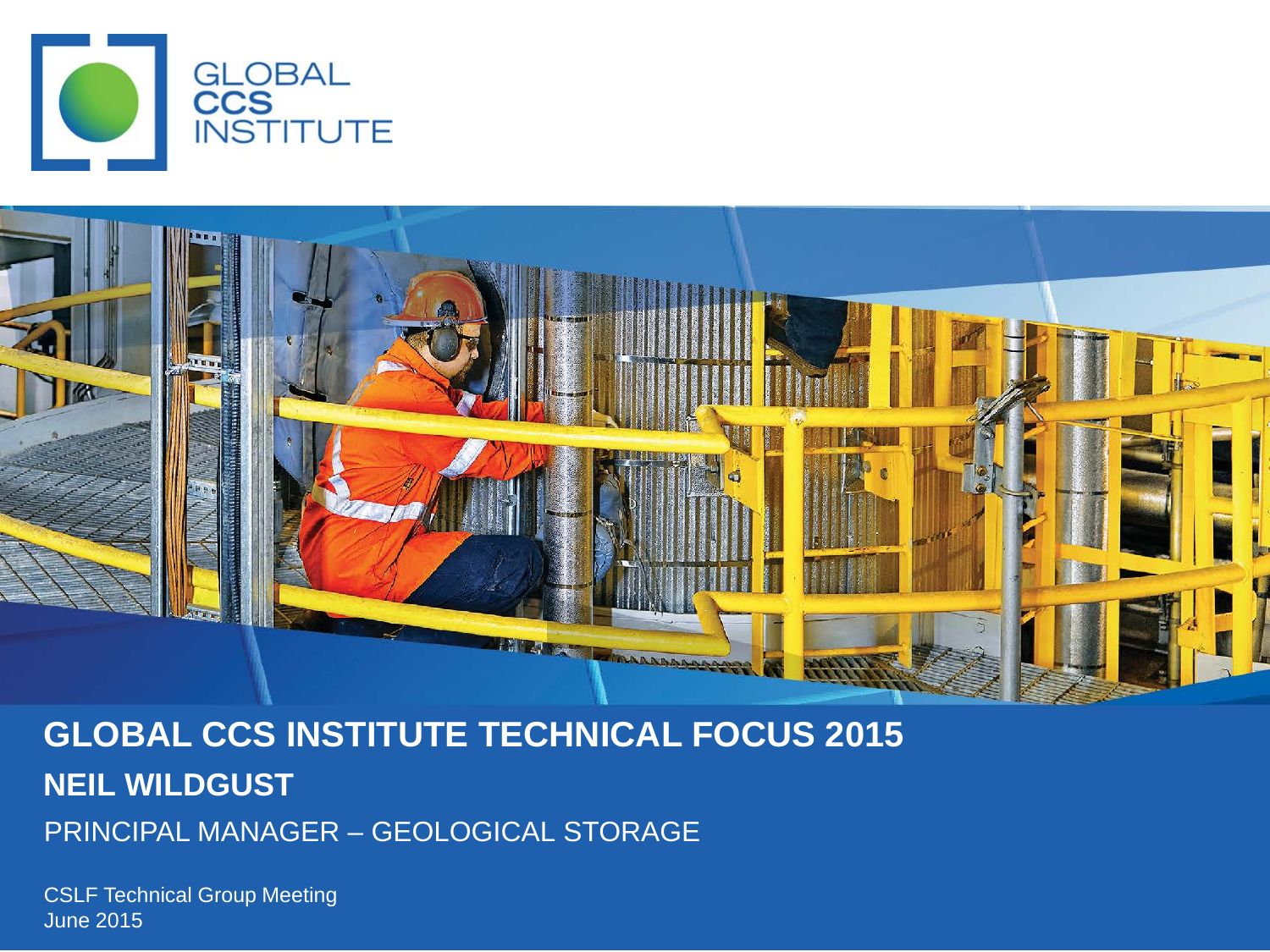

#### **Actual and expected operation dates for projects in operation, construction and advanced planning**



**2014-2015 is a watershed period for CCS – it is a reality in the power sector and additional project approvals are anticipated**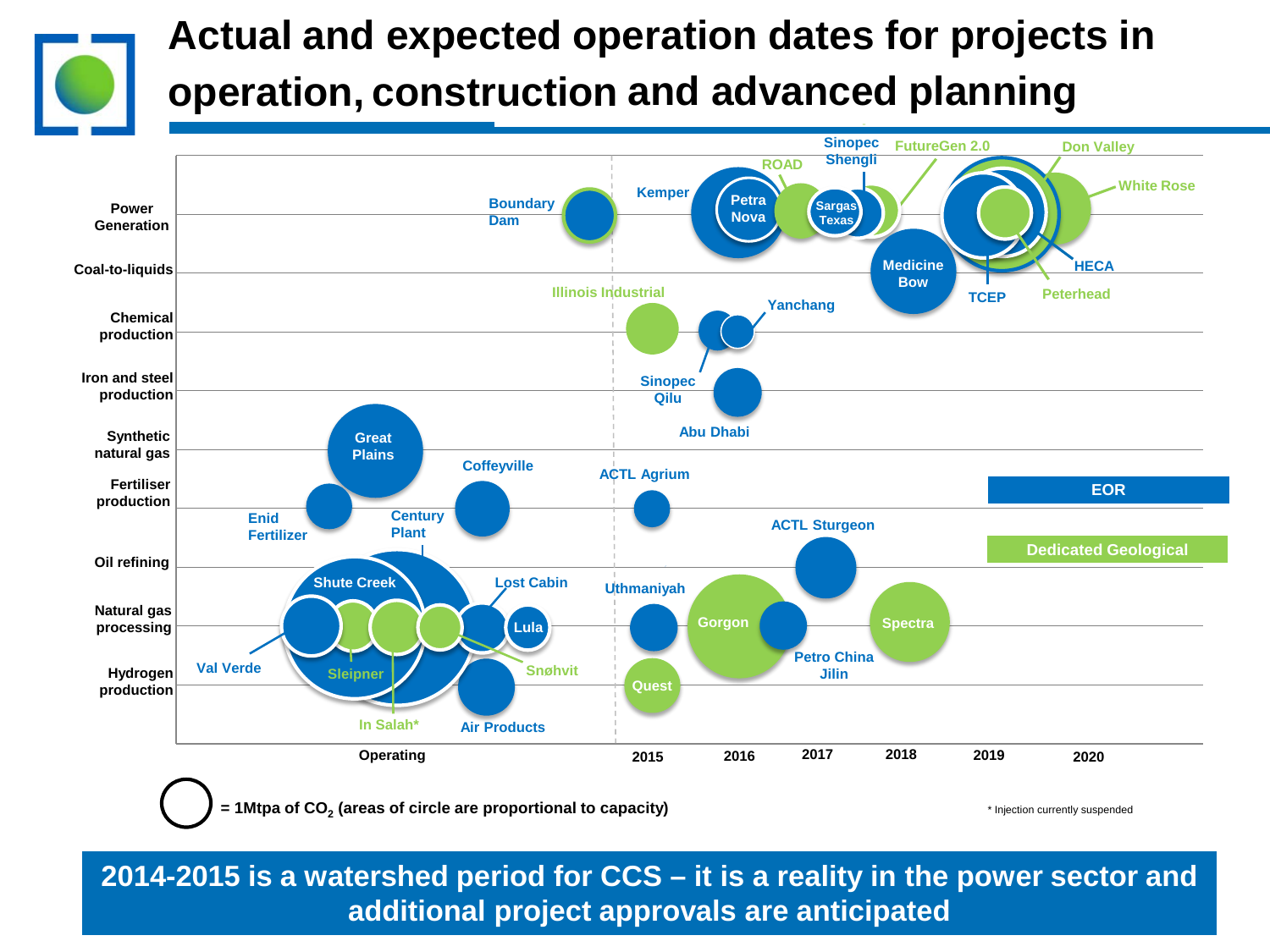# **CO2 capture – focus on cost**

- First generation projects will deliver important lessons.
- Continued R&D activities on materials, processes and equipment – will help drive down costs.
- Collaboration crucial to achieve cost and performance goals.
- Next-generation technologies ready for the 2020- 2025 timeframe.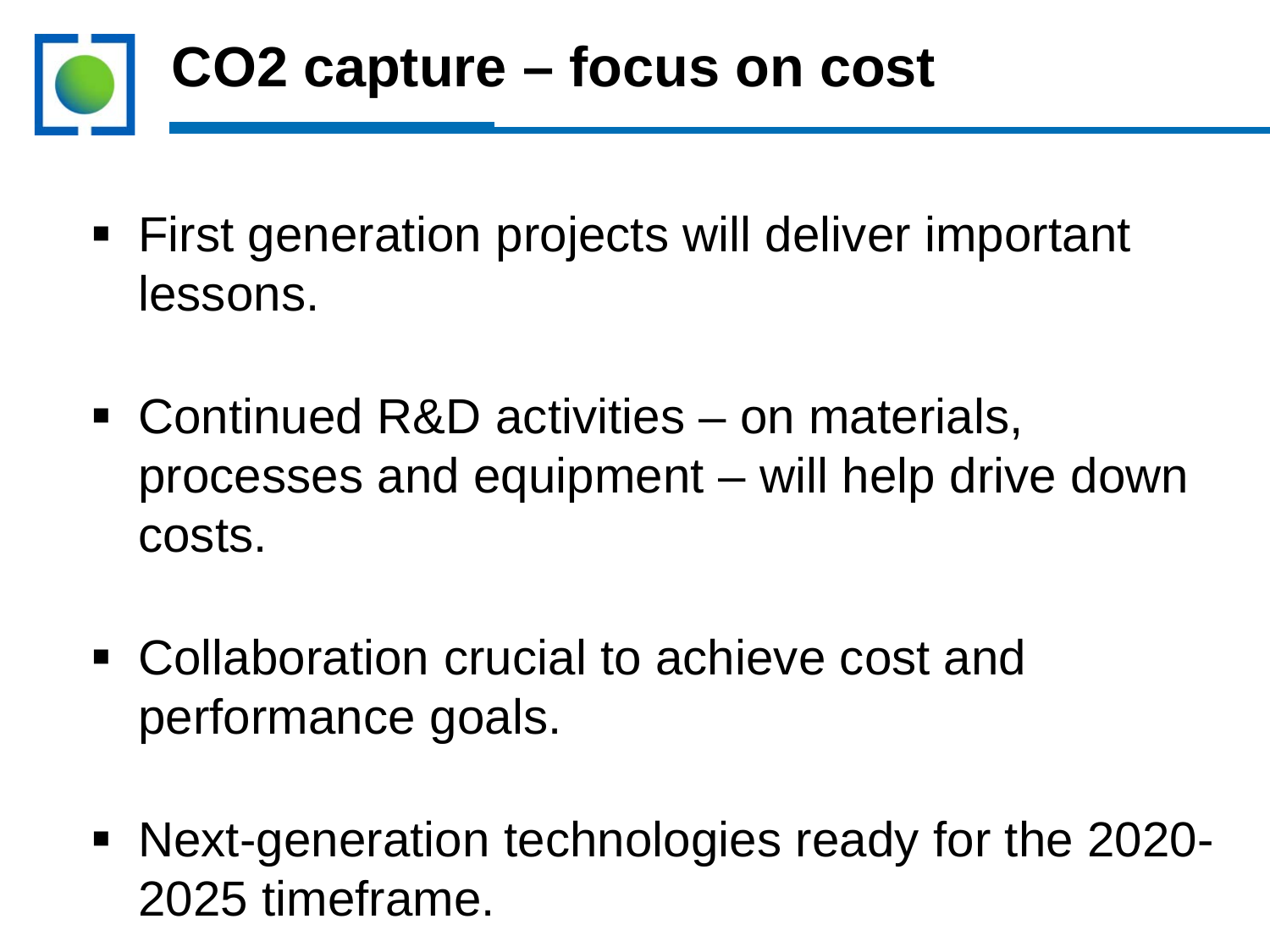### **Institute's Upcoming Capture Focus**

- Cost reduction
	- 2nd Generation **Technologies**
	- Transformational **Technologies**
- Water Use

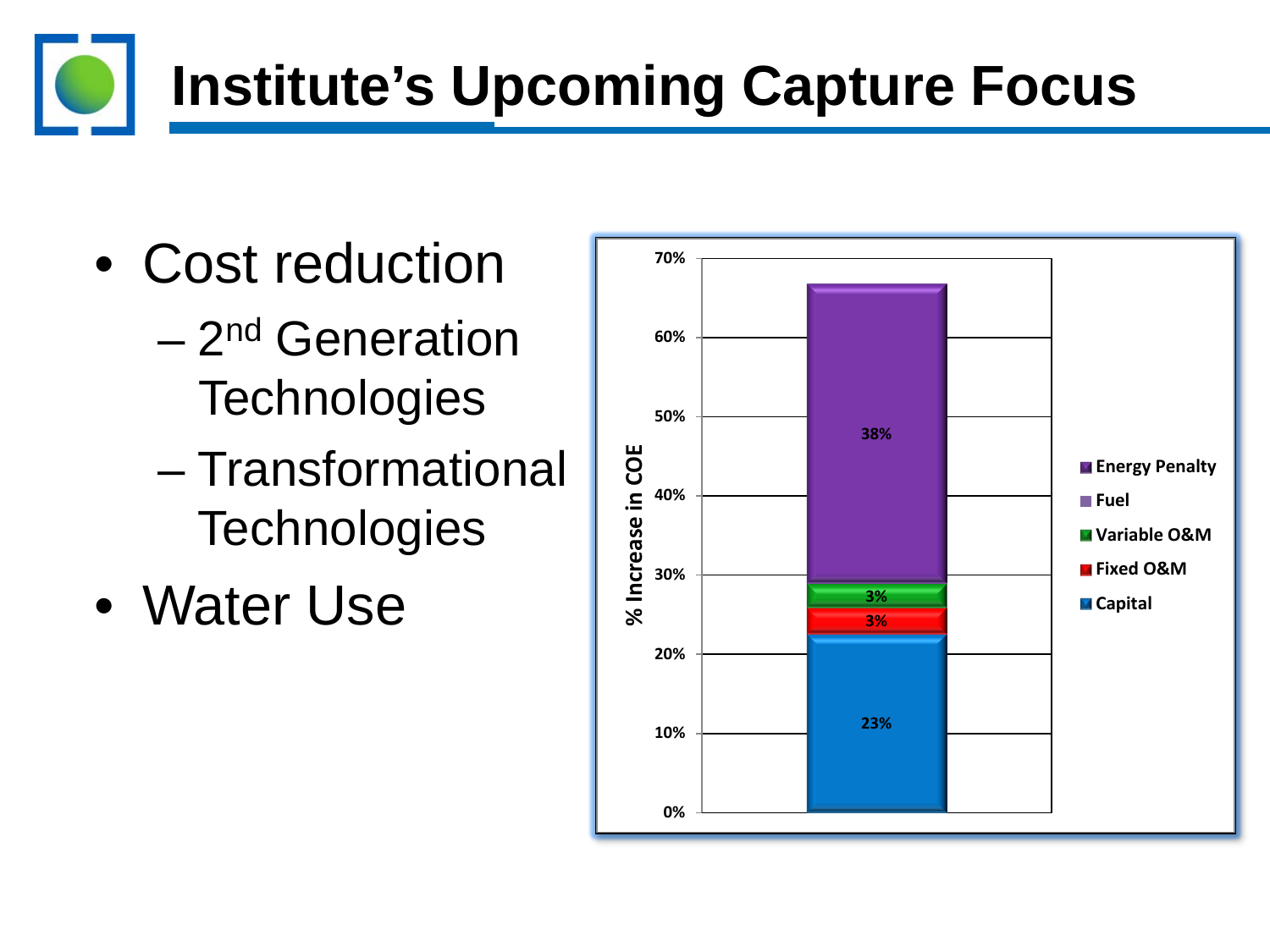

- Current wave of projects moved into operation and construction
- What's next?
- Examine R&D pilot projects globally
	- Development timelines
	- Energy impacts
	- Capital cost impacts
- Included as part of 2015 Global Status Report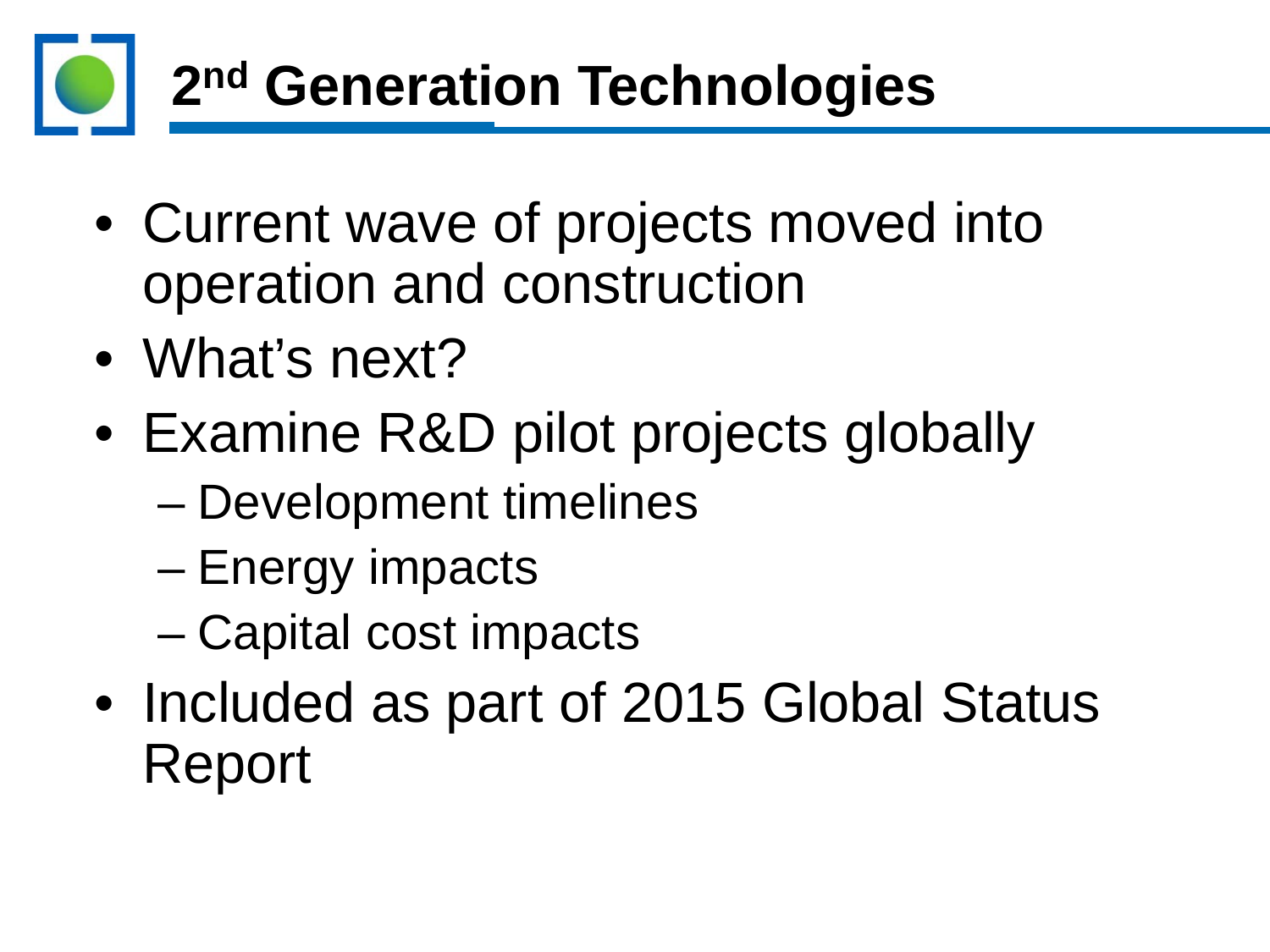#### **Current DOE 2nd Generation Pilot Development**

| <b>Performer</b>                         | <b>Project Focus</b>                              | <b>Benefits</b>                       | <b>Scale</b> | <b>FY</b><br>14     | <b>FY</b><br>15 | <b>FY</b> | <b>FY</b><br>$16$ 17 | <b>FY</b> | <b>FY</b> | FY.<br>18 19 20 21 22 23 24 | <b>FY</b> | <b>FY</b> | <b>FY</b> | <b>FY</b> | <b>FY</b><br>25 | <b>FY</b><br>26 | <b>FY</b><br>27 | <b>FY</b><br>28 | <b>FY</b><br>29 | <b>FY</b><br> 30 |                    |
|------------------------------------------|---------------------------------------------------|---------------------------------------|--------------|---------------------|-----------------|-----------|----------------------|-----------|-----------|-----------------------------|-----------|-----------|-----------|-----------|-----------------|-----------------|-----------------|-----------------|-----------------|------------------|--------------------|
| <b>Solvents</b>                          |                                                   |                                       |              |                     |                 |           |                      |           |           |                             |           |           |           |           |                 |                 |                 |                 |                 |                  |                    |
| <b>Neumann</b><br>Systems Group Delivery | Nozzle-Based Solvent                              | Modular; Solvent<br>Agnostic          | 0.5 MWe      |                     |                 |           |                      |           |           |                             |           |           |           |           |                 |                 |                 |                 |                 |                  |                    |
| Linde                                    | Advanced Amine/Heat Single Process<br>Integration | Train                                 | 1 MWe        |                     |                 |           |                      |           |           |                             |           |           |           |           |                 |                 |                 |                 |                 |                  | <b>Small Pilot</b> |
| University of<br>Kentucky                | 2-Stage Regeneration                              | <b>High Pressure</b><br>Regeneration  | 0.7 MWe      |                     |                 |           |                      |           |           |                             |           |           |           |           |                 |                 |                 |                 |                 |                  | Large Pilot        |
| <b>Southern</b><br>Company               | Heat Integration/<br>Exchange                     | Thermal<br>Management                 | 25 MWe       |                     |                 |           |                      |           |           |                             |           |           |           |           |                 |                 |                 |                 |                 |                  | Demo               |
|                                          | <b>General Electric Silicone Solvent</b>          | Enhanced<br>Energetics                | 1 MWe        |                     |                 |           |                      |           |           |                             |           |           |           |           |                 |                 |                 |                 |                 |                  |                    |
| <b>ION Engineering</b>                   | Non-Aqueous Solvent/<br>Amine Mixture             | Enhanced<br>Energetics                | 0.7 MWe      |                     |                 |           |                      |           |           |                             |           |           |           |           |                 |                 |                 |                 |                 |                  |                    |
|                                          |                                                   |                                       |              | <b>Sorbents</b>     |                 |           |                      |           |           |                             |           |           |           |           |                 |                 |                 |                 |                 |                  |                    |
| <b>ADA-ES</b>                            | Amine-Based Sorbent                               | Process Design                        | 1 MWe        |                     |                 |           |                      |           |           |                             |           |           |           |           |                 |                 |                 |                 |                 |                  |                    |
| <b>TDA</b>                               | <b>Alkalized Alumina</b><br>Sorbent               | Process Cycle                         | 1 MWe        |                     |                 |           |                      |           |           |                             |           |           |           |           |                 |                 |                 |                 |                 |                  |                    |
| <b>SRI</b>                               | Carbon-Based Sorbent                              | Attrition<br>Resistance               | 1 MWe        |                     |                 |           |                      |           |           |                             |           |           |           |           |                 |                 |                 |                 |                 |                  |                    |
|                                          |                                                   |                                       |              | <b>Membranes</b>    |                 |           |                      |           |           |                             |           |           |           |           |                 |                 |                 |                 |                 |                  |                    |
| <b>MTR</b>                               | Spiral-wound<br>Membrane                          | <b>Process Design</b>                 | 1 MWe        |                     |                 |           |                      |           |           |                             |           |           |           |           |                 |                 |                 |                 |                 |                  |                    |
| <b>GTI</b>                               | <b>Solvent Contactor</b>                          | Process<br>Intensification            | 1 MWe        |                     |                 |           |                      |           |           |                             |           |           |           |           |                 |                 |                 |                 |                 |                  |                    |
|                                          |                                                   |                                       |              | <b>Oxygen-Fired</b> |                 |           |                      |           |           |                             |           |           |           |           |                 |                 |                 |                 |                 |                  |                    |
| Aerojet<br>Rocketdyne                    | Oxy-PFBC                                          | Latent Heat<br>Recovery               | 1 MWe        |                     |                 |           |                      |           |           |                             |           |           |           |           |                 |                 |                 |                 |                 |                  |                    |
| <b>Alstom</b>                            | Limestone Chemical<br>Looping Combustion          | Inexpensive O <sub>2</sub><br>Carrier | 1 MWe        |                     |                 |           |                      |           |           |                             |           |           |           |           |                 |                 |                 |                 |                 |                  |                    |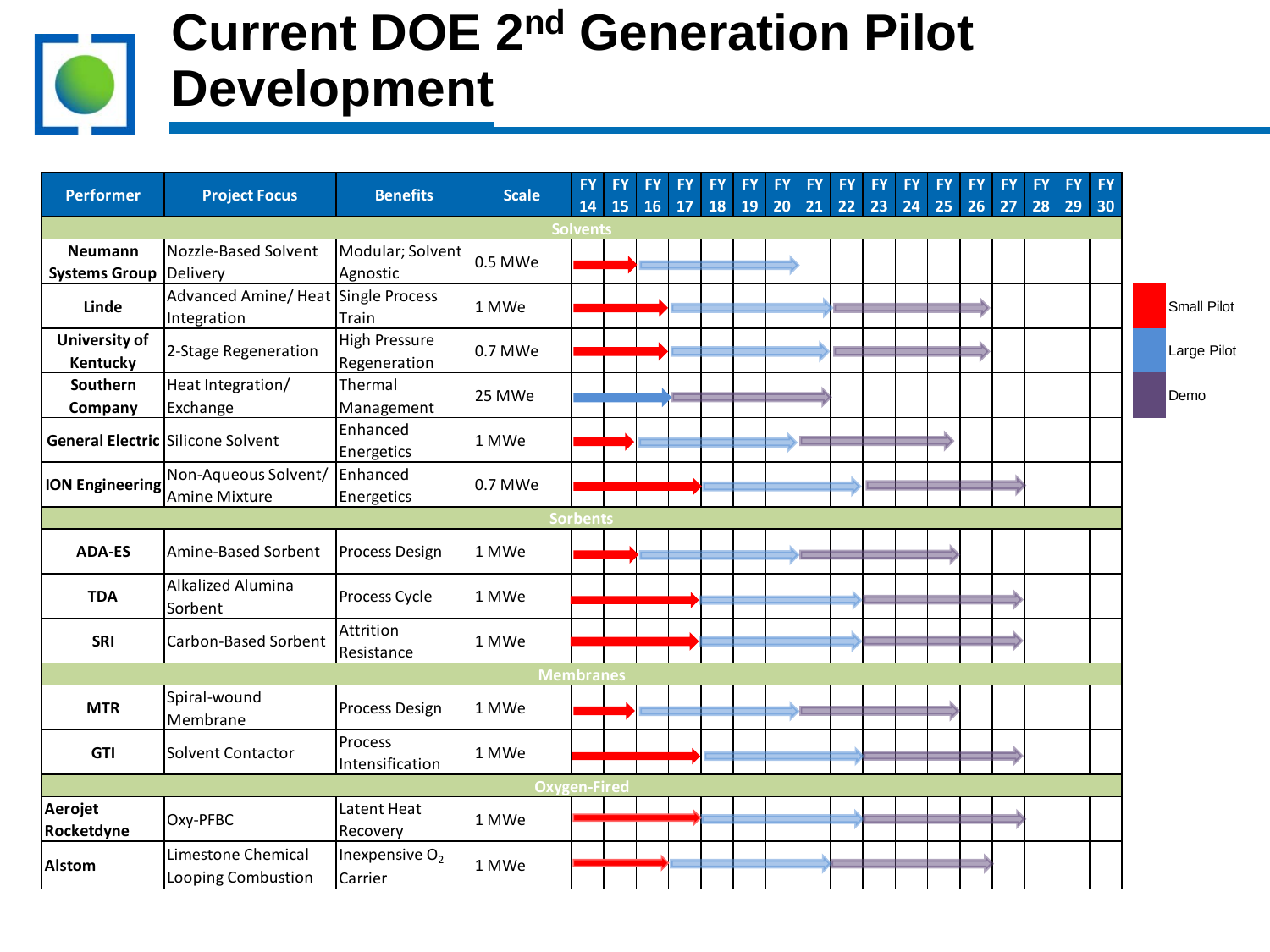### **Transformational Technologies**

- Targets
- Approaches
	- Materials
	- Equipment
	- Processes
- Summaries of selected development efforts
- Fact sheets or topical reports

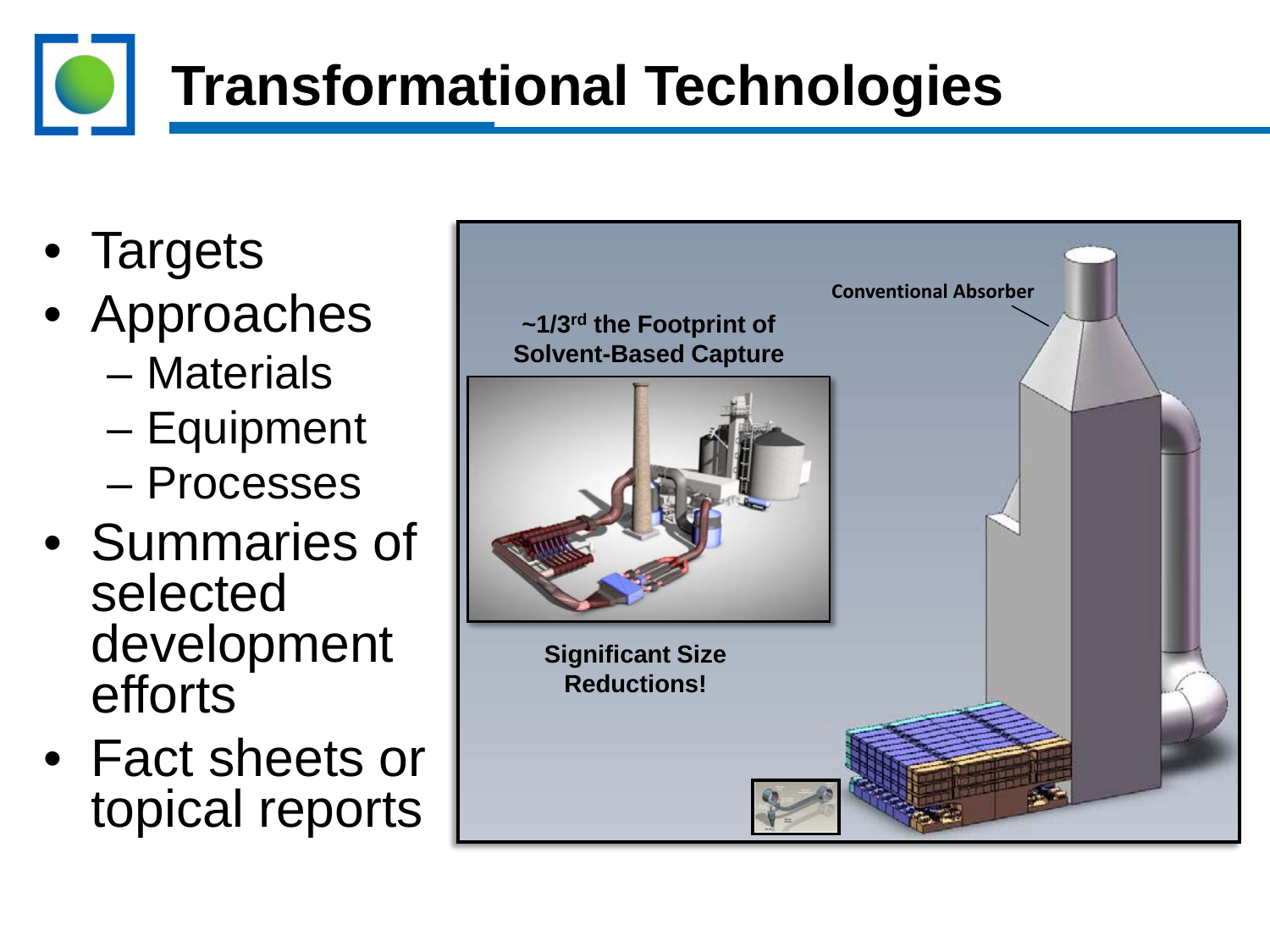

- Literature estimates show 60 90% increase in water consumption
	- $-5 10$  years old
	- Based on simple design
- Refresh water use estimates
	- Updated design
	- Process integration
- Base on estimates from ROAD and other projects
- Topical Report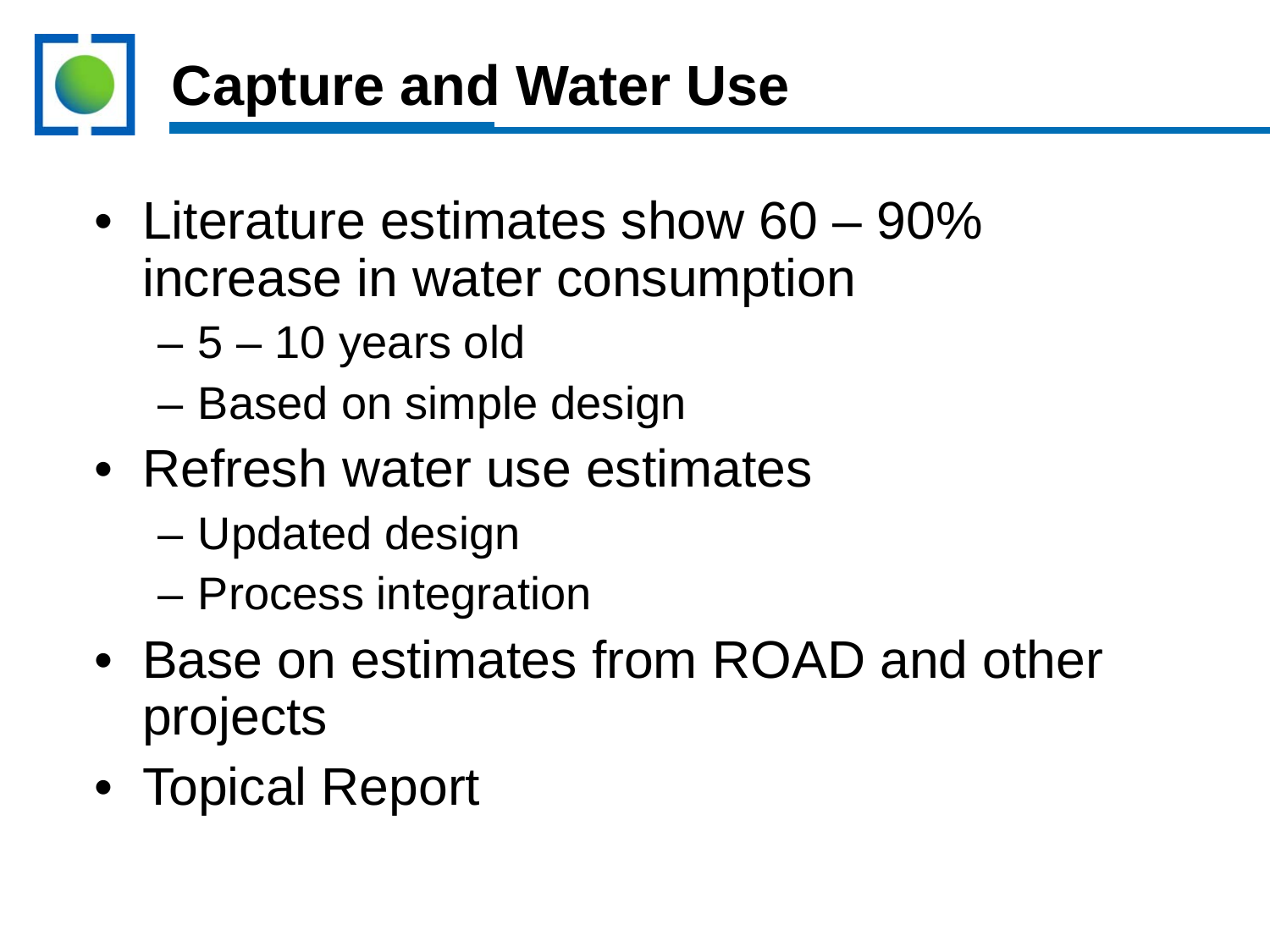

- EOR providing support to current wave of CCS projects.
- Global deployment will require significant geological storage.
- 2°C scenario requires over 2Gt annual storage by 2030, over 7Gt by 2050.
- Greenfields sites can take up to 10 years to assess to FID standard.
- Currently, industry has no incentive to undertake storage exploration.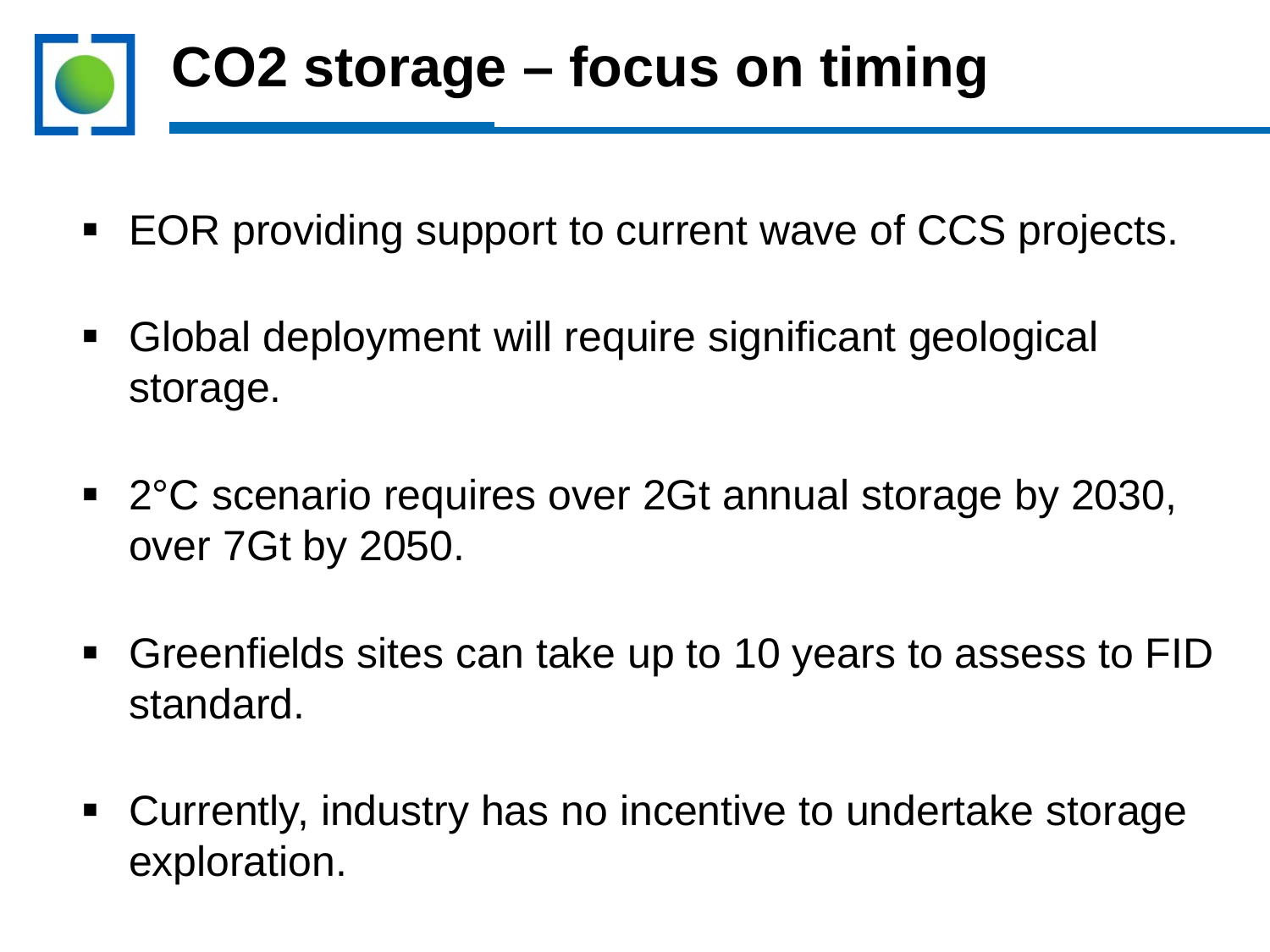## **2014 Status Report – Risk Focus**

- Storage section prepared with DNV
- Described how existing technology allows secure geological storage
- Extensive experience from dedicated projects and industrial analogues
- Storage regulations need to be proportionate to risk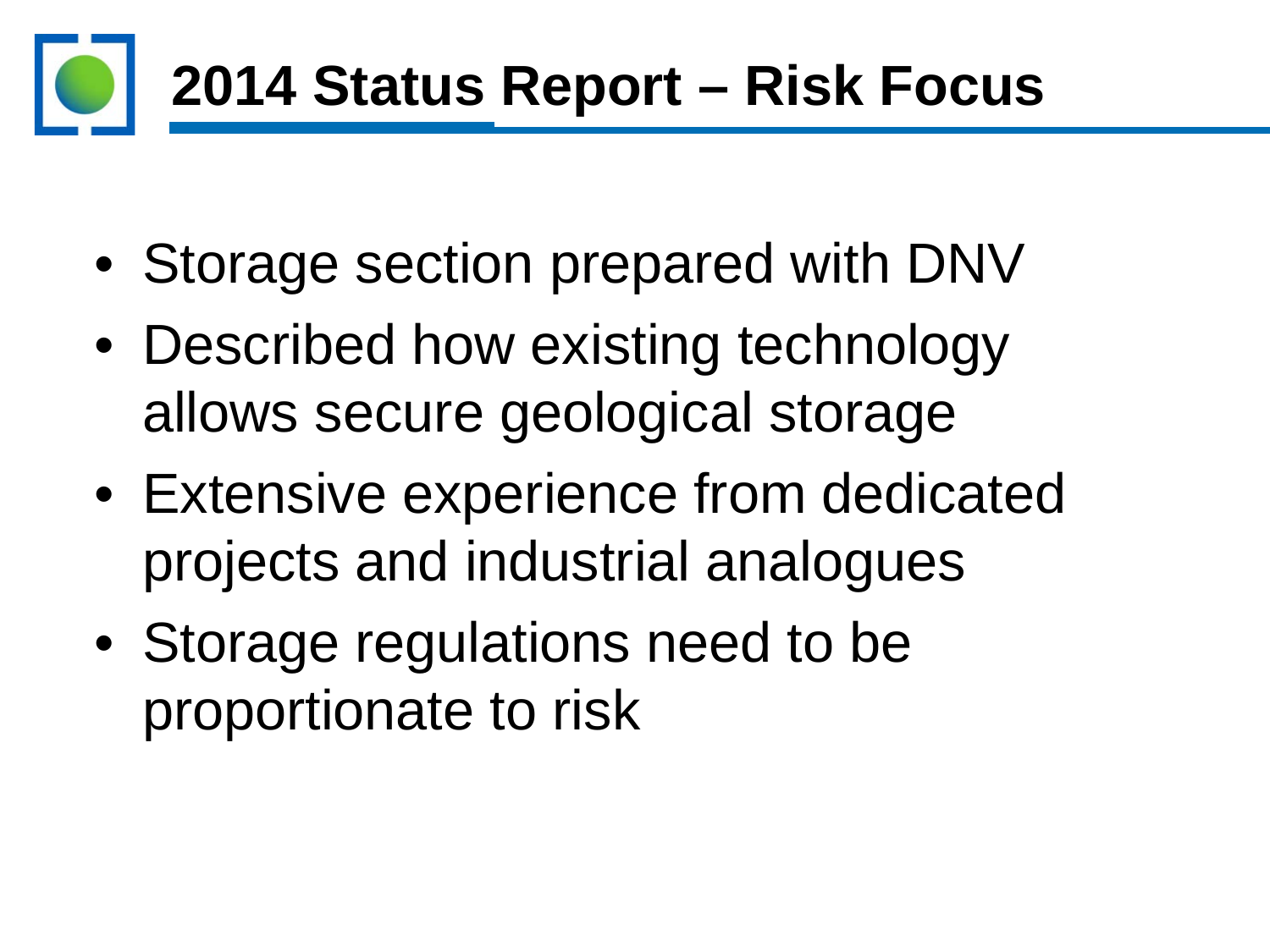

- 2015 Global Status report
	- Global review of storage resource assessments
	- Emphasis on more refined (practical/matched) resources
	- Adequate resources exist to allow commercial deployment
- Long term goal and WBCSD initiative
- Further regional and global assessments worthwhile…..but this is not a barrier to deployment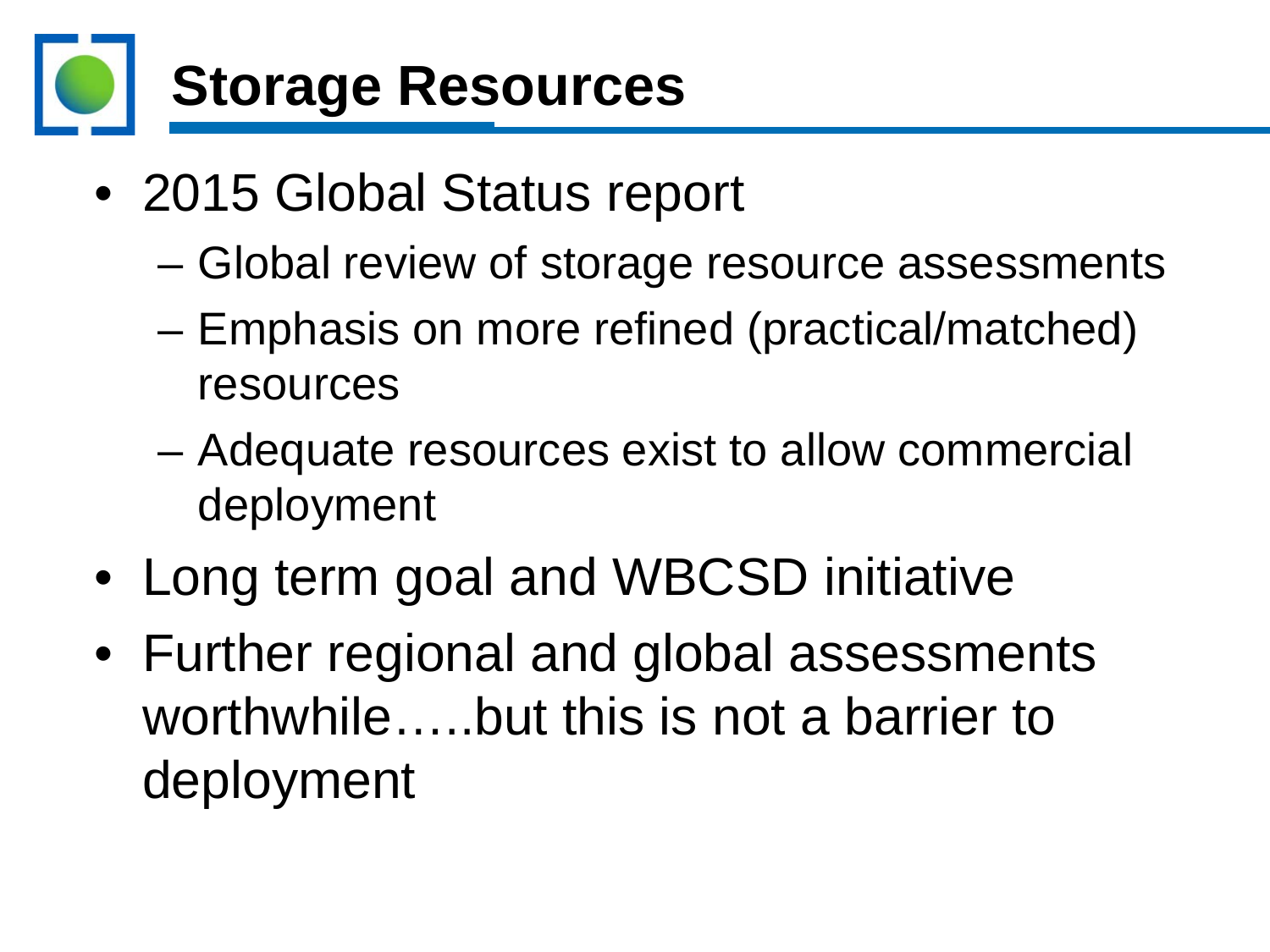# **REGIONAL STORAGE FOCUS**

- Asia-Pacific
	- CCOP CCS mapping program
	- CSLF offshore task force
	- Global storage readiness report
- Europe-Africa-Middle East
	- ZEP storage and transport
	- Brine extraction/'EWR'
- Americas
	- Knowledge networks
	- ISO support
	- $-$  CO<sub>2</sub>-EOR and storage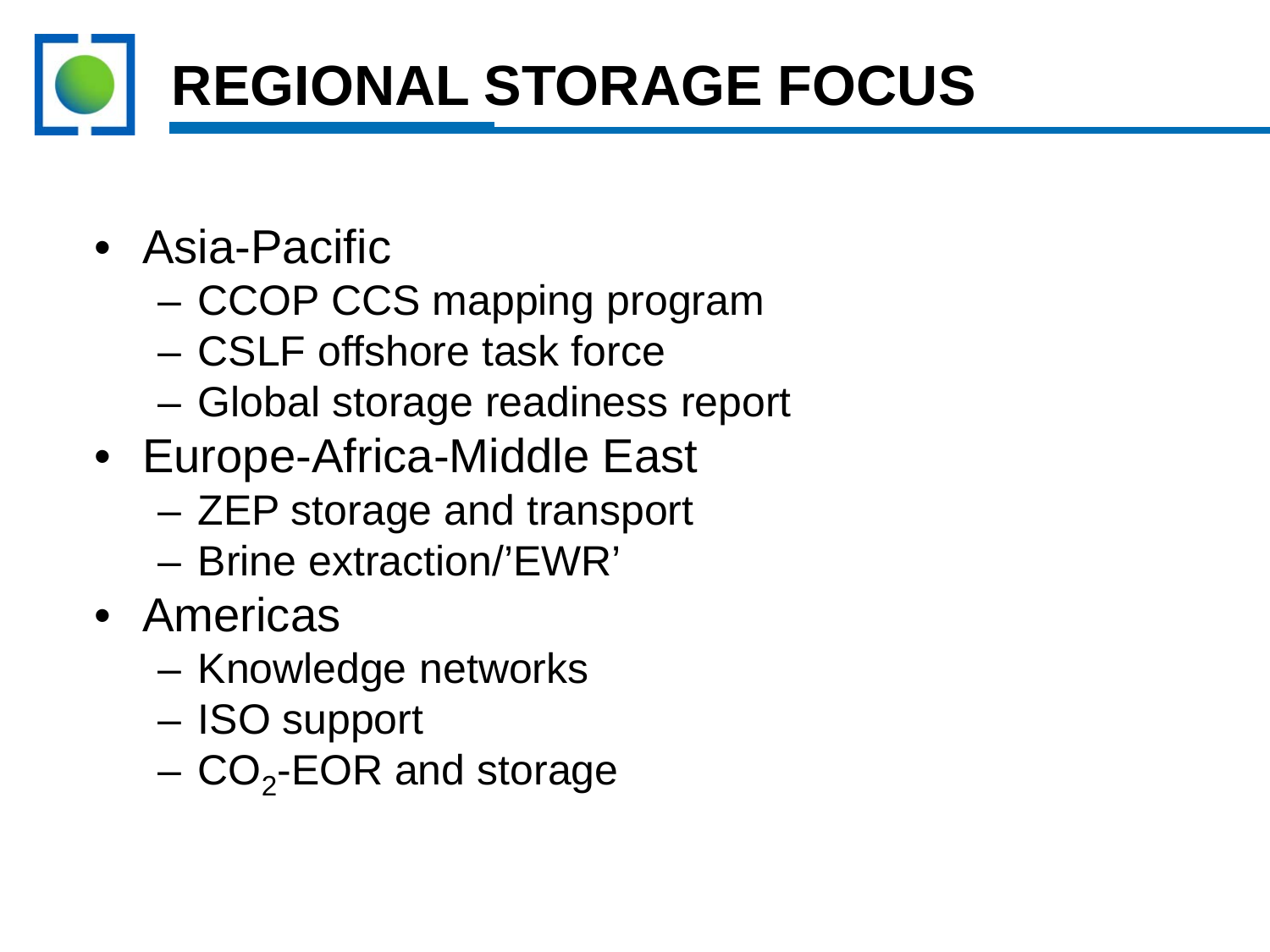#### **Wellbore Integrity Network** O